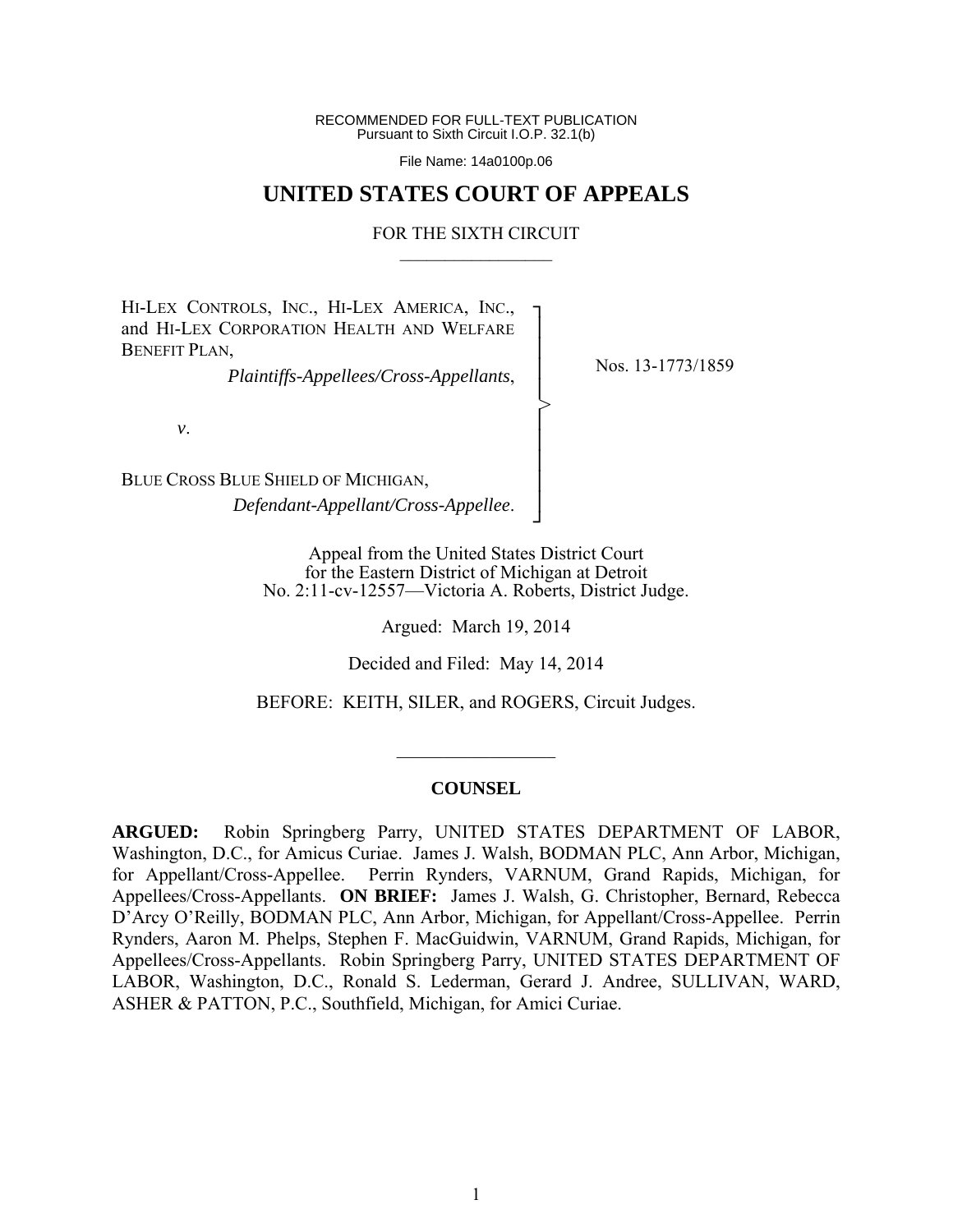# **OPINION**

 $\frac{1}{2}$ 

 $\frac{1}{2}$ 

SILER, Circuit Judge. The Hi-Lex corporation, on behalf of itself and the Hi-Lex Health & Welfare Plan, filed suit in 2011 alleging that Blue Cross Blue Shield of Michigan (BCBSM) breached its fiduciary duty under the Employee Retirement Income Security Act of 1974 (ERISA) by inflating hospital claims with hidden surcharges in order to retain additional administrative compensation. The district court granted summary judgment to Hi-Lex on the issue of whether BCBSM functioned as an ERISA fiduciary and whether BCBSM's actions amounted to self-dealing. A bench trial followed in which the district court found that Hi-Lex's claims were not time-barred and that BCBSM had violated ERISA's general fiduciary obligations under 29 U.S.C. § 1104(a). The district court also awarded pre- and post-judgment interest. We **AFFIRM**.

# **I.**

 Hi-Lex is an automotive supply company with approximately 1,300 employees. BCBSM is non-profit entity regulated by the state of Michigan that contracts to serve as a third-party administrator (TPA) for companies and organizations that self-fund their health benefit plans.

Since 1991, BCBSM has been the contracted TPA for Hi-Lex's Health and Welfare Benefit Plan (Health Plan). The terms under which BCBSM served as the Health Plan's TPA are set forth in two Administrative Services Contracts (ASCs) the parties entered into in 1991 and 2002, respectively. The parties renewed those terms each year from 1991 to 2011 by executing a "Schedule A" document.

Under the ASCs, BCBSM agreed to process healthcare claims for Hi-Lex's employees and grant those employees access to BCBSM's provider networks. In exchange for its services, BCBSM received compensation in the form of an "administrative fee" – an amount set forth in the Schedule A on a per employee, per month basis.

 In 1993, BCBSM implemented a new system whereby it would retain additional revenue by adding certain mark-ups to hospital claims paid by its ASC clients. These fees were charged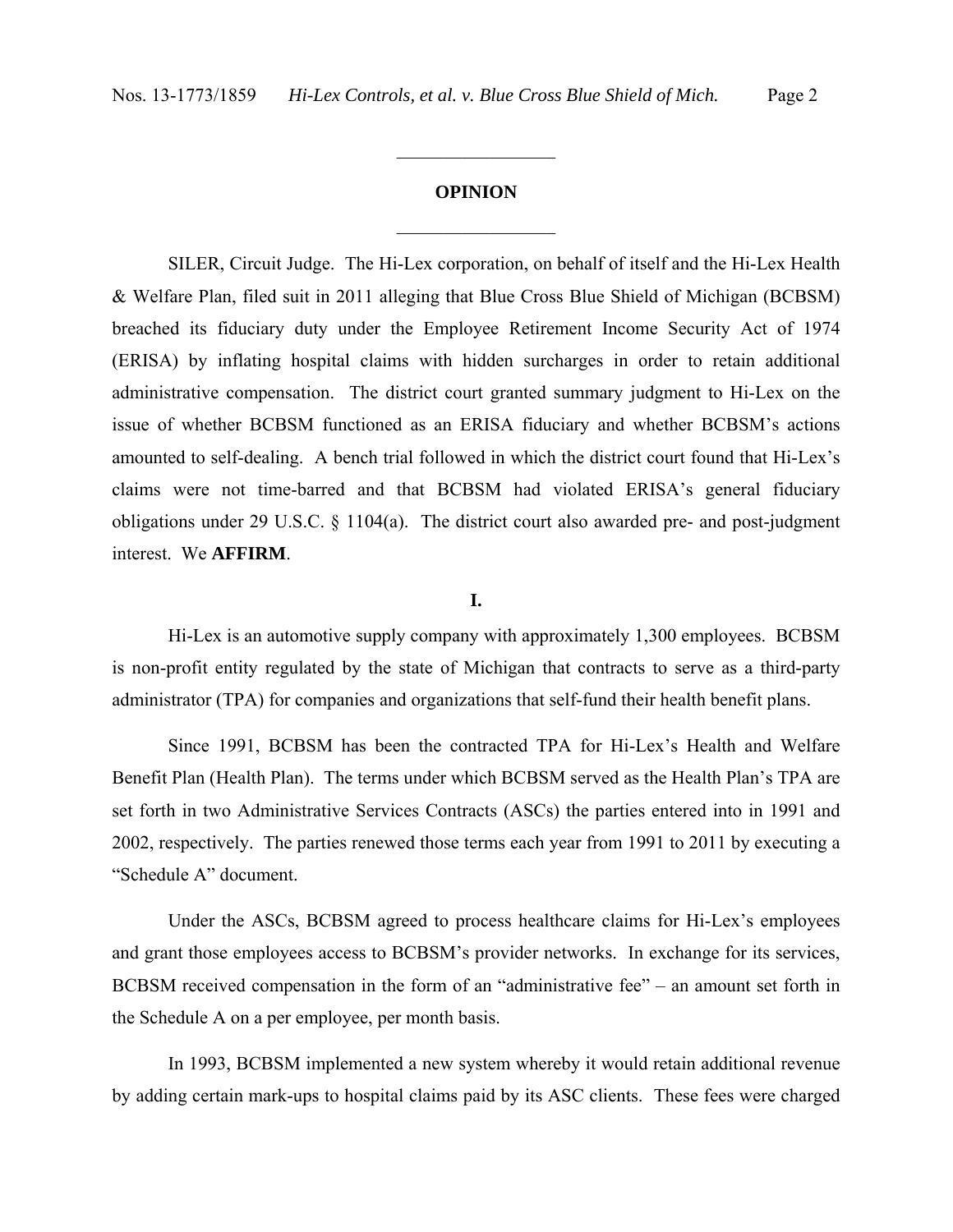in addition to the "administrative fee" that BCBSM collected from Hi-Lex under a separate portion of the ASC. Thus, regardless of the amount BCBSM was required to pay a hospital for a given service, it reported a higher amount that was then paid by the self-insured client. The difference between the amount billed to the client and the amount paid to the hospital was retained by BCBSM. This new system was termed "Retention Reallocation."

 The fees involved in this new system have been termed "Disputed Fees" by the district court. They include:

- A. Charges for access to the Blue Cross participating provider and hospital network (Provider Network Fee);
- B. Contribution to the Blue Cross contingency reserve (contingency/risk fee);
- C. Other Than Group subsidy (OTG fee); and
- D. a retiree surcharge.

Hi-Lex asserts that it was unaware of the existence of the Disputed Fees until 2011, when BCBSM disclosed to the company in a letter the existence of the fees and described them as "administrative compensation."

 Following the disclosure, Hi-Lex sued BCBSM, alleging violations of ERISA as well as various state law claims. The district court dismissed the company's state law claims as preempted, but granted Hi-Lex summary judgment on its claim that BCBSM functioned as an ERISA fiduciary and that BCBSM had violated ERISA by self-dealing. **Furthermore, after a** nine-day bench trial, the district court ruled that BCBSM had violated its general fiduciary duty under  $\frac{104(a)}{a}$  and that Hi-Lex's claims were not time-barred. The court awarded Hi-Lex \$5,111,431 in damages and prejudgment interest in the amount of \$914,241.

BCBSM asserts that the district court erred by (1) finding the company was an ERISA fiduciary, (2) ruling that BCBSM had breached its fiduciary duty under ERISA  $\S$  1104(a), (3) holding that BCBSM had conducted "self-dealing" in violation of ERISA  $\S$  1106(b)(1), and (4) concluding that Hi-Lex's claims were not time-barred. Hi-Lex cross-appealed, arguing that the district court abused its discretion by ordering an insufficient prejudgment interest award.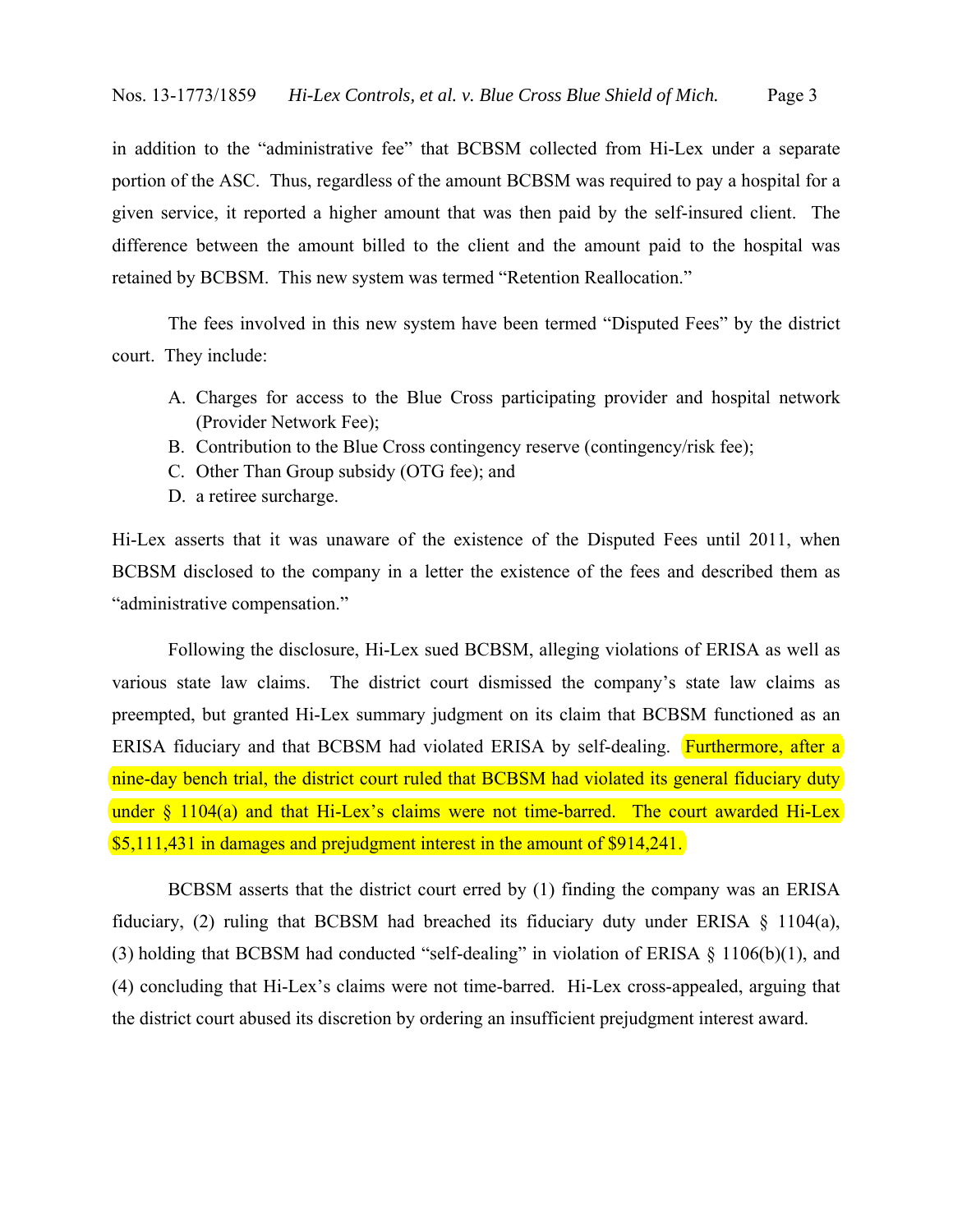#### **II.**

We review a district court's summary judgment rulings de novo. *Pipefitters Local 636 Ins. Fund v. Blue Cross & Blue Shield of Mich.*, 722 F.3d 861, 865 (6th Cir. 2013) (*Pipefitters IV*). The same standard applies when this court reviews "a district court's determination regarding ERISA-fiduciary status." *McLemore v. Regions Bank*, 682 F.3d 414, 422 (6th Cir. 2012). After a bench trial, a court's legal conclusions are reviewed de novo while its factual findings are reviewed for clear error. *James v. Pirelli Armstrong Tire Corp.*, 305 F.3d 439, 448 (6th Cir. 2002).

#### **III.**

#### **A. BCBSM's ERISA Fiduciary Status**

 A threshold issue in this case is whether BCBSM functioned as an ERISA fiduciary for Hi-Lex's Health Plan. In relevant part, ERISA provides that

a person is a fiduciary with respect to a plan to the extent (i) he exercises any discretionary authority or discretionary control respecting management of such plan *or* exercises any authority or control respecting management or disposition of its assets, . . . or (iii) he has any discretionary authority or discretionary responsibility in the administration of such plan.

29 U.S.C. § 1002(21)(A) (emphasis added). The term *person* is defined broadly to include a corporation such as BCBSM. *Id.* § 1002(9). In *Briscoe v. Fine*, we found this statute "impose[d] fiduciary duties not only on those entities that exercise *discretionary* control over the disposition of plan assets, but also impose[d] such duties on entities or companies that exercise '*any* authority or control' over the covered assets." 444 F.3d 478, 490-91 (6th Cir. 2006). Applying that standard, we recently held that BCBSM functioned as an ERISA fiduciary when it served as a TPA for a separate client under the same ASC terms at issue here. *See Pipefitters IV*, 722 F.3d at 865-67. In that case, we found that BCBSM functioned as an ERISA fiduciary with respect to hidden OTG fees that it unilaterally added to hospital claims subsequently paid by the Pipefitters Fund. *Id.* at 866-67.

BCBSM argues that the decisions in *McLemore*, 682 F.3d at 422-24, and *Seaway Food Town, Inc. v. Med. Mut. of Ohio*, 347 F.3d 610, 616-19 (6th Cir. 2003), support its right to collect fees per the terms of its contract with Hi-Lex. In *Seaway*, however, we qualified our holding by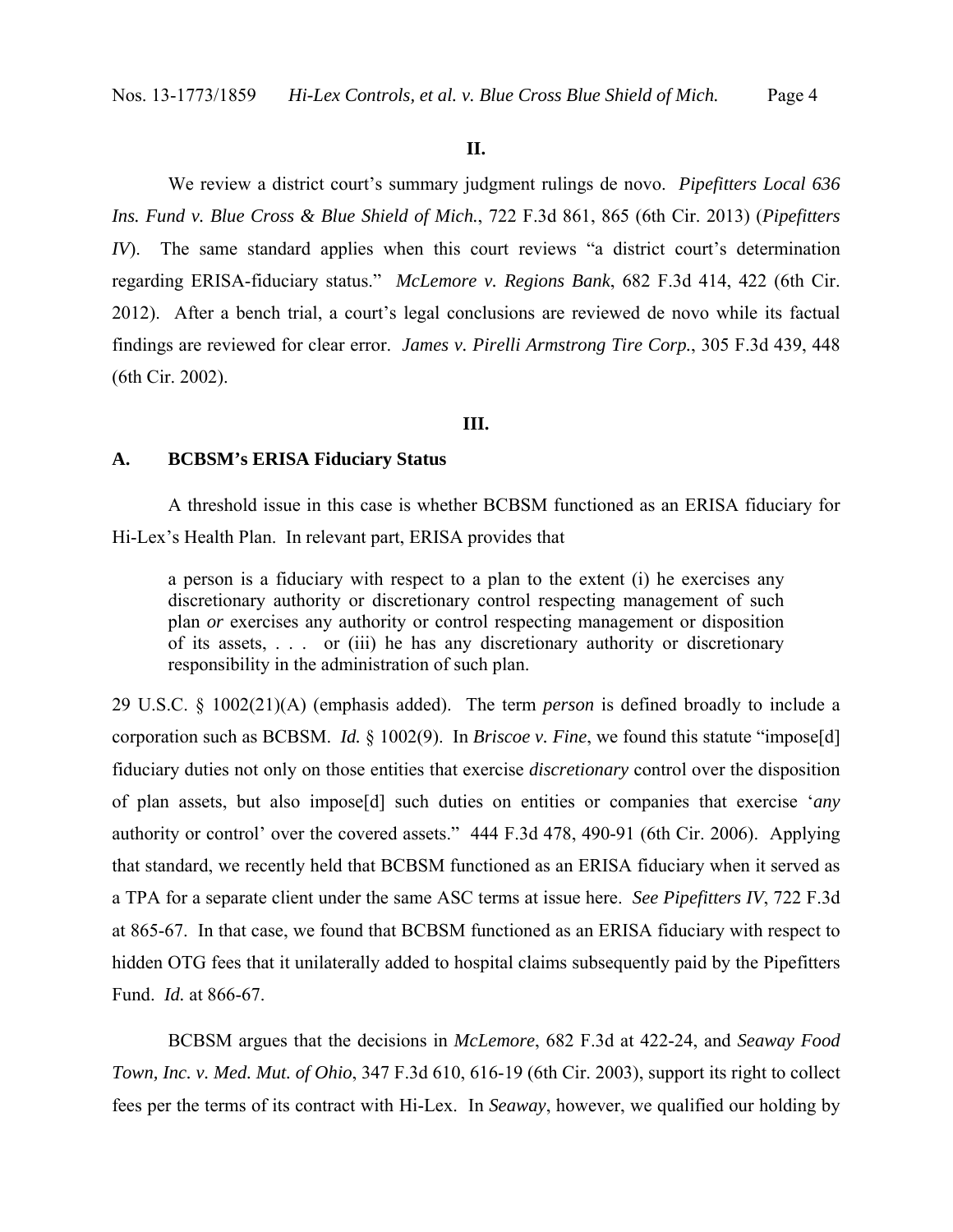noting that while simple adherence to a contract's term giving a party "the unilateral right to retain funds as compensation" does not give rise to fiduciary status, a "term [that] authorizes [a] party to exercise discretion with respect to that right" does. 347 F.3d at 619. Acknowledging this, BCBSM argues that it exercised no discretion with respect to the Disputed Fees because they were part of the standard pricing arrangement for the company's entire ASC line of business. The record, though, supports a finding that the imposition of the Disputed Fees was not universal. The district court cited an email in which BCBSM's underwriting manager, Cindy Garofali, acknowledged that individual underwriters for BCBSM had the "flexibility to determine" how and when access fees were charged to self-funded ASC clients. Moreover, Garofali admitted during testimony at trial that the Disputed Fees were sometimes waived entirely for certain self-funded customers. *See also Pipefitters Local 636 Ins. Fund v. Blue Cross & Blue Shield of Mich.*, 213 F. App'x 473, 475 (6th Cir. 2007) (*Pipefitters I*) (noting that selfinsured clients were not always required to pay the Disputed Fees). The district court did not err in finding that the Disputed Fees were discretionarily imposed.**<sup>1</sup>**

BCBSM also attempts to distinguish this case from *Pipefitters IV* by arguing that the funds which paid the Disputed Fees were Hi-Lex's corporate assets, not "plan assets" subject to ERISA protections. In *Pipefitters IV*, corporate funds from several employers were first pooled together in a trust account, the Pipefitters Fund, which then remitted funds to BCBSM in its capacity as a TPA. In this case, the funds Hi-Lex sent to BCBSM in its role as TPA came not from a formal trust account, but from a combination of the company's general funds and Hi-Lex employee contributions.

Department of Labor regulations state that employee contributions constitute plan assets under ERISA once they are "segregated from the employer's general assets." 29 C.F.R. § 2510.3-102(a)(1). Thus, the health care contributions deducted from Hi-Lex employees'

**<sup>1</sup>** Counsel for BCBSM acknowledged as much during oral argument in *Pipefitters IV*. "But Your Honor, again, I really need to stress, getting caught up in the *Hi-Lex* case I think is a mistake because the fees are totally different. It's not … that … those are about fees where there is discretion." Oral Argument at 22:28, *Pipefitters IV*, 722 F.3d 861 (6th Cir. 2013).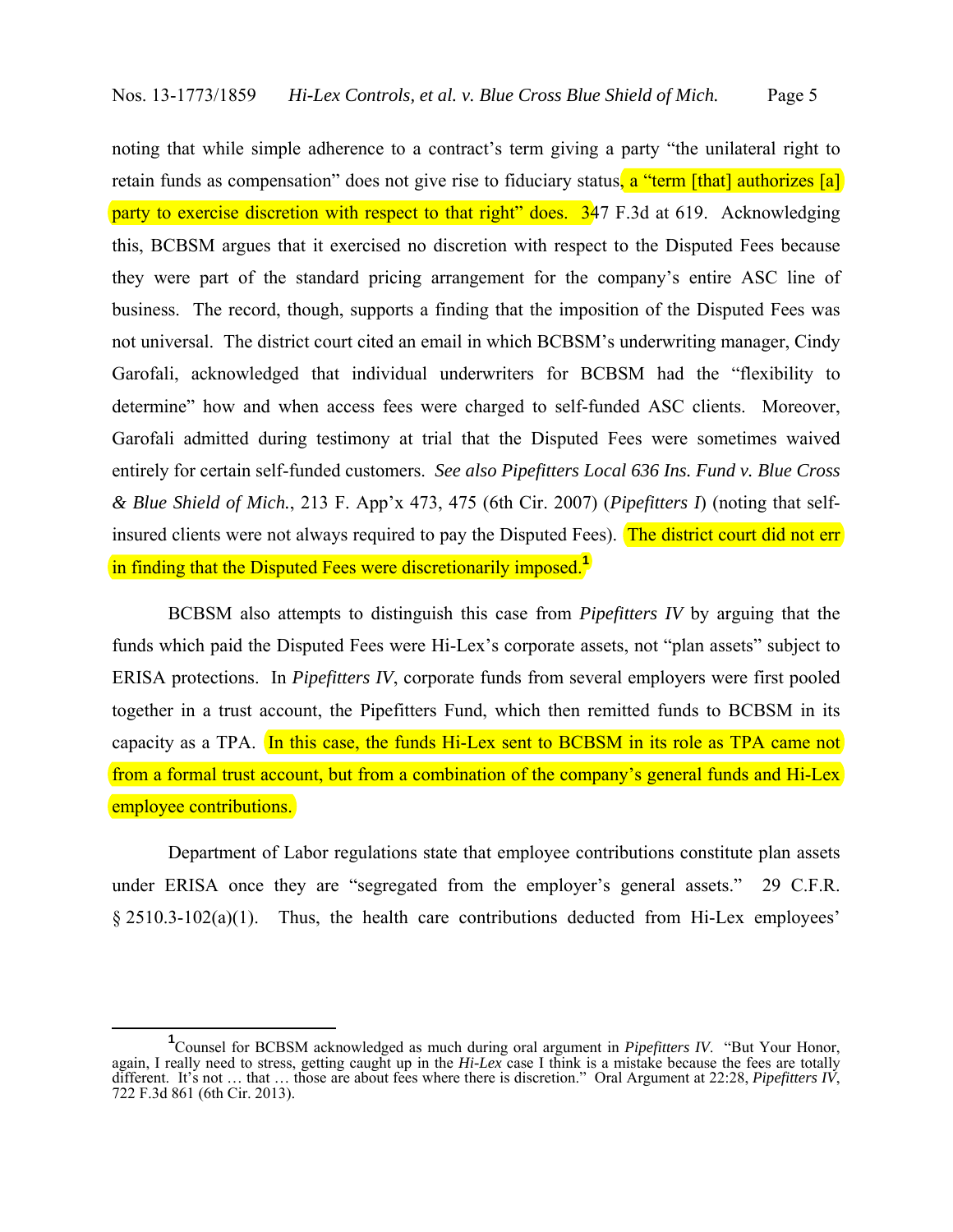paychecks and sent to BCBSM to pay claims and administrative costs qualify as plan assets.**<sup>2</sup>** *See* U.S. Dep't of Labor, Advisory Op. No. 92-24A, 1992 WL 337539, \*2 (Nov. 6, 1992) (AO 92-24A) ("all amounts that a participant pays to or has withheld by an employer for purposes of obtaining benefits under a plan will constitute plan assets"); *see also United States v. Grizzle*, 933 F.2d 943, 946-47 (11th Cir. 1991) (finding that plan assets may be composed of employee contributions even before their delivery to the plan). BCBSM correctly notes, though, that employee contributions represented only a fraction of the funds it received from Hi-Lex and those contributions first began in 2003—several years after the Disputed Fee compensation system was initiated. The pertinent question, then, is whether the *employer* contributions that Hi-Lex sent to BCBSM must also be considered plan assets.

"[T]he assets of an employee benefit plan generally are to be identified on the basis of ordinary notions of property rights." AO 92-24A at \*2. Under this analysis, "the assets of a welfare plan generally include any property, tangible or intangible, in which the plan has a beneficial ownership interest." *Id.* Making the plan assets' determination "therefore requires consideration of any contract or other legal instrument involving the plan, as well as the actions and representations of the parties involved." *Id.* Furthermore, the "drawing benefit checks on a TPA account, as opposed to an employer account, may suggest to participants that there is an independent source of funds securing payment of their benefits under the plan." *Id.*

In this case, the Summary Plan Description (SPD) – which ERISA requires to be distributed to plan participants**<sup>3</sup>** – establishes that Hi-Lex's intention was to place plan assets for its self-funded Health Plan with BCBSM in its capacity as TPA. The SPD specifically notes that Hi-Lex "is not [a] direct payor of any benefits" and "no special fund or trust" exists from which self-insured benefits are paid.**<sup>4</sup>** Instead, the SPD states that a TPA (designated later in the document as BCBSM) has been hired, and it "reviews [plan participant's] claims and pays

<sup>&</sup>lt;sup>2</sup> BCBSM's contention that it lacked notice of any employee contributions in the funds it received from Hi-Lex is not supported by the record. The Summary Plan Description (SPD) states that Hi-Lex and its employees "share the cost of participating in the Plan."

**<sup>3</sup>** *See* 29 U.S.C. § 1024(b).

**<sup>4</sup>** ERISA permits this arrangement. *See* 29 U.S.C. § 1103(b).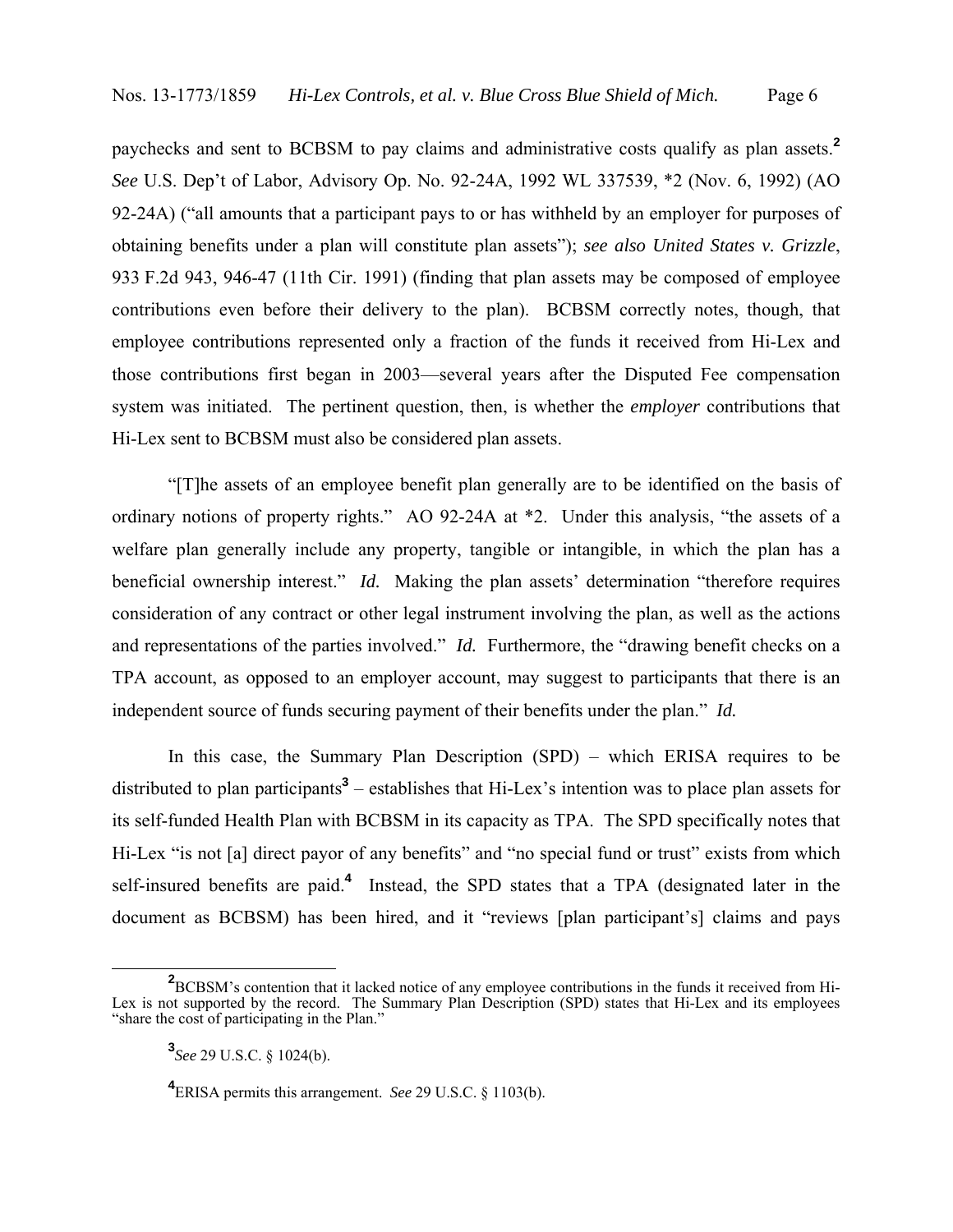benefits from the money we provide." Moreover, although the SPD gives final claims determination to Hi-Lex, the document makes clear that enrollees must make their initial benefit claims to BCBSM, which has both the funds and the discretion to pay claims.**<sup>5</sup>** The language in the ASC does nothing to alter the understanding that BCBSM in its role as TPA would be holding funds to pay the healthcare expenses of Plan beneficiaries – a group the ASC terms "enrollees."<sup>6</sup> Indeed, the quarterly statements received by Hi-Lex show that the funds it sent to BCBSM were, predictably, spent covering the health expenses and administrative costs of plan beneficiaries.

While BCBSM attempts to characterize its arrangement with Hi-Lex as a service agreement between two companies – with no thought toward ERISA and its protections – that argument is unavailing. The SPD contains an entire section disclosing plan beneficiaries' rights under ERISA, including the right to sue "the fiduciaries" (plural) if they "misuse the Plan's money." If BCBSM's interpretation of the parties' arrangement were accurate, there would only be a single fiduciary, Hi-Lex, the named Plan Administrator. Additionally, although the ASC lacks any specific reference to plan assets, it does recognize that BCBSM may have certain responsibilities "under ERISA" that it cannot contract around.**<sup>7</sup>** Furthermore, in practice, BCBSM annually submitted data to Hi-Lex especially designed for use on the company's ERISA-mandated DOL 5500 forms.**<sup>8</sup>** Collectively, these "actions and representations" establish that BCBSM, Hi-Lex and the company's employees all understood that BCBSM would be holding ERISA-regulated funds to pay the health expenses and administrative costs of enrollees in the Hi-Lex Health Plan. As a result, Hi-Lex's Plan beneficiaries had a reasonable expectation of a "beneficial ownership interest" in the funds held by BCBSM.

**<sup>5</sup>**<br>**5** BCBSM maintained exclusive check-writing authority over the Comerica Bank account into which Hi-Lex's funds were wired as mandated by the Schedule A.

**<sup>6</sup>** Although the ASC was made between the "Group" (Hi-Lex) and BCBSM, its provisions regarding health claims processing and payment correlate with those found in the SPD.

<sup>&</sup>lt;sup>7</sup>A fiduciary is established under ERISA by a party's functional role and that responsibility cannot be abrogated by contract. *See Mertens v. Hewitt Assocs.*, 508 U.S. 248, 262 (1993); *Briscoe*, 444 F.3d at 492.

<sup>&</sup>lt;sup>8</sup>The Form 5500 Series is required by the Department of Labor to fulfill certain reporting requirements under ERISA's Titles I and IV.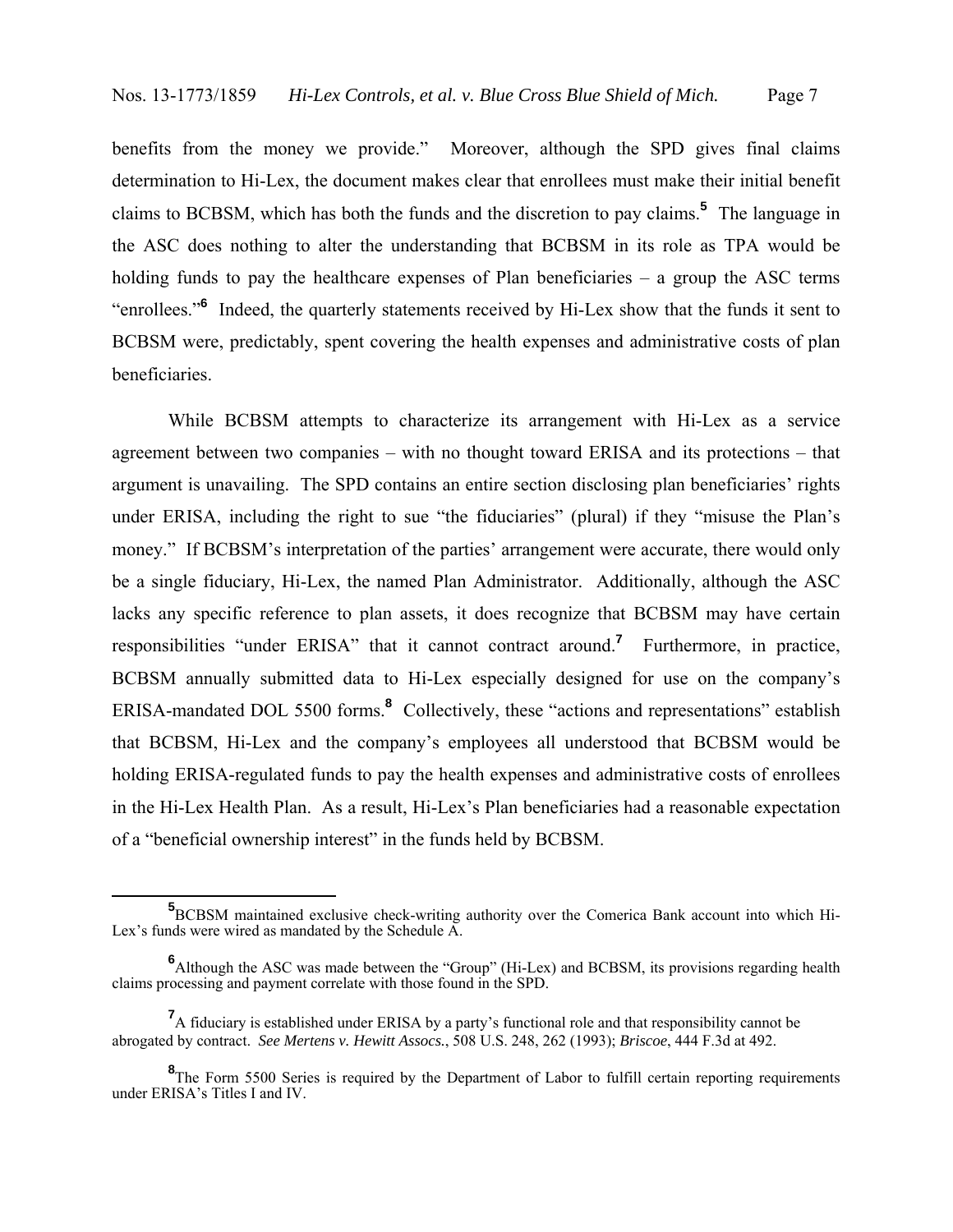BCBSM makes much of the fact that neither it nor Hi-Lex had a separate bank account set aside exclusively for the funds intended to pay enrollee health expenses. BCBSM cannot, however, cite any case law requiring such an arrangement for the existence of ERISA plan assets. Our court has found that plan assets *can* exist when a company directly funds an ERISA plan from its corporate assets and the contracted TPA holds those funds in a general account*. See Libbey-Owens-Ford Co. v. Blue Cross & Blue Shield Mut. of Ohio*, 982 F.2d 1031, 1036 (6th Cir. 1993) (finding that Blue Cross was a fiduciary "because [it] could earmark the funds that Libbey-Owens-Ford allocated to the plan").

Finally, trust law, which BCBSM acknowledges should guide the court in its fiduciary analysis, favors Hi-Lex's position.

When one person transfers funds to another, it depends on the manifested intention of the parties whether the relationship created is that of trust or debt. If the intention is that the money shall be kept or used as a separate fund for the benefit of the payor or *one or more third persons*, a trust is created.

Restatement (Third) of Trusts § 5 cmt. k (2003) (emphasis added); s*ee also Firestone Tire and Rubber Co. v. Bruch*, 489 U.S. 101, 110-11 (1989) (noting the value of trust law in interpreting ERISA's responsibility provisions). Thus, while a formal trust was never created in this case, common law supports the conclusion that BCBSM was holding the funds wired by Hi-Lex "in trust" for the purpose of paying plan beneficiaries' health claims and administrative costs. Accordingly, the district court did not err in finding that BCBSM held plan assets of the Hi-Lex Health Plan and, in doing so, functioned as an ERISA fiduciary.

# **B. ERISA's Statute of Limitations**

 A separate threshold issue in this case involves ERISA's statute of limitations for actions brought under 29 U.S.C. §§ 1104(a) and 1106(b). "[T]he statute requires that a claim be brought within three years of the date the plaintiff first obtained 'actual knowledge' of the breach or violation forming the basis for the claim." *Cataldo v. U.S. Steel Corp.*, 676 F.3d 542, 548 (6th Cir. 2012). "'Actual knowledge' means 'knowledge of the underlying conduct giving rise to the alleged violation,' rather than 'knowledge that the underlying conduct violates ERISA.'" *Id.* (quoting *Wright v. Heyne*, 349 F.3d 321, 331 (6th Cir. 2003)). However, the statute provides an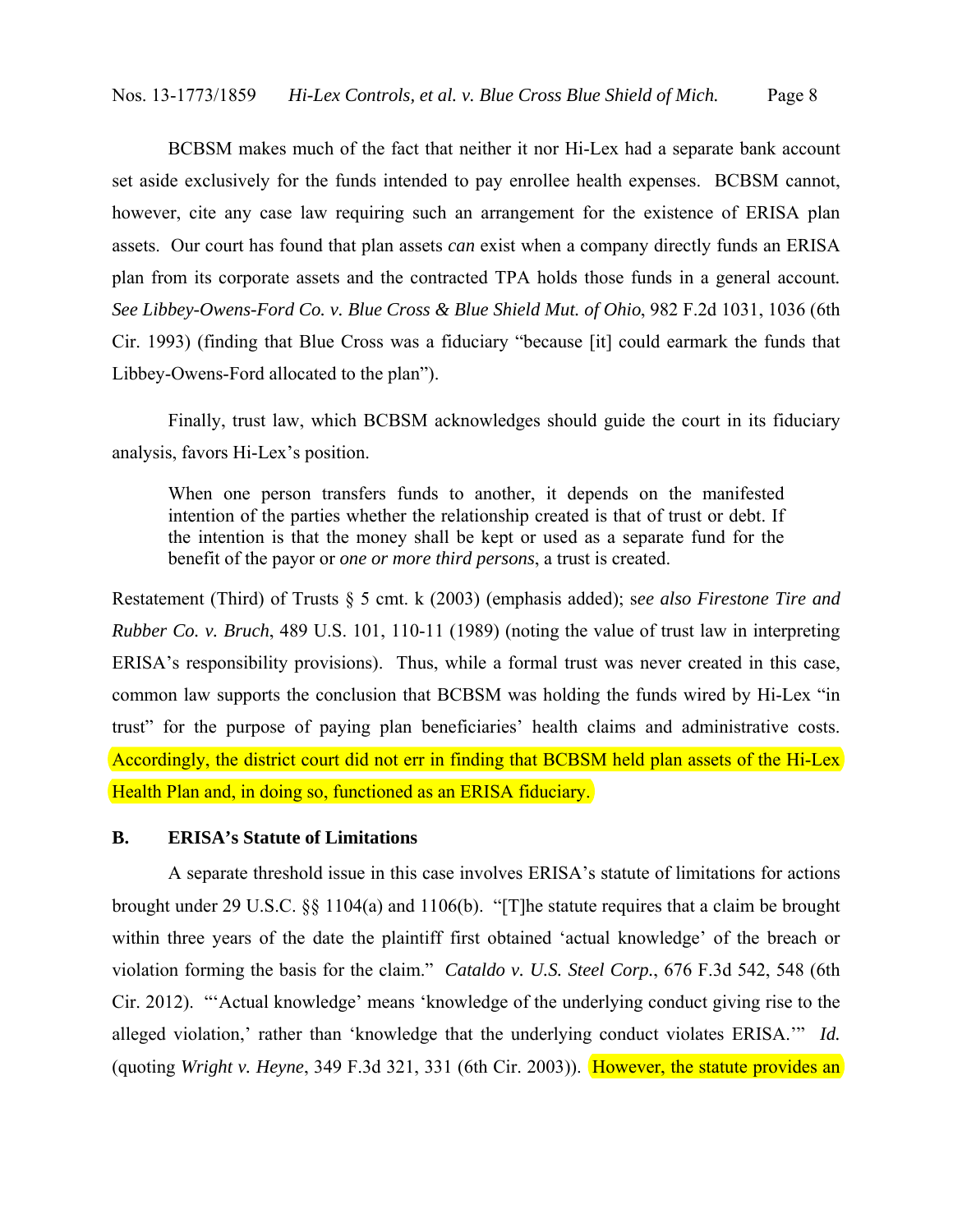exception for a case involving "fraud or concealment," extending the filing period to a date no later than six years after the time of discovery of the violation. *See id.*; 29 U.S.C. § 1113.

In this case, the district court found that Hi-Lex obtained knowledge of the Disputed Fees in August 2007**<sup>9</sup>** – a finding the company does not dispute. Since Hi-Lex filed suit in June 2011, it must avail itself of ERISA's "fraud or concealment" exception or its action is time-barred. BCBSM asserts that the district court erred by not finding that Hi-Lex had actual knowledge of the Disputed Fees before August 2007 or, alternatively, that the company's failure to exercise due diligence led to its lack of knowledge regarding the fees.

### **1. Timeframe for Actual Knowledge**

There is no evidence in the record that any ASC signed before 2002 contained language pertaining to the Disputed Fees. The Schedule As from 1995 to 2002 contained a single sentence that BCBSM contends relates to the Disputed Fees: "Your hospital claims cost reflects certain charges for provider network access, contingency, and other subsidies as appropriate." This statement, however, did not appear in the "Administrative Charge" section of the document where other recurring expenses related to BCBSM's compensation are located. It also omitted the critical fact that the Disputed Fees would be retained by BCBSM as additional compensation and not paid to hospitals.

In 2002, language was added to the ASC that BCBSM contends further explains the Disputed Fees:

The Provider Network Fee, contingency, and any cost transfer subsidies or surcharges ordered by the State Insurance Commissioner as authorized pursuant to 1980 P.A. 350 will be reflected in the hospital claims cost contained in Amounts Billed.

This language, though, is similarly opaque and misleading*. See Pipefitters IV*, 722 F.3d at 867. The phrase "ordered by the State Insurance Commissioner" is not accurate because the Insurance Commissioner neither ordered BCBSM customers to pay these fees nor had the authority to do so. Additionally, because the phrase "Amounts Billed" is defined in the ASC to mean "the

**<sup>9</sup>** <sup>9</sup>The district court held that Hi-Lex should have discovered the Disputed Fees when a "Value of Blue" pie chart that depicted the charges was presented to the company as part of an annual settlement meeting with BCBSM on August 21, 2007.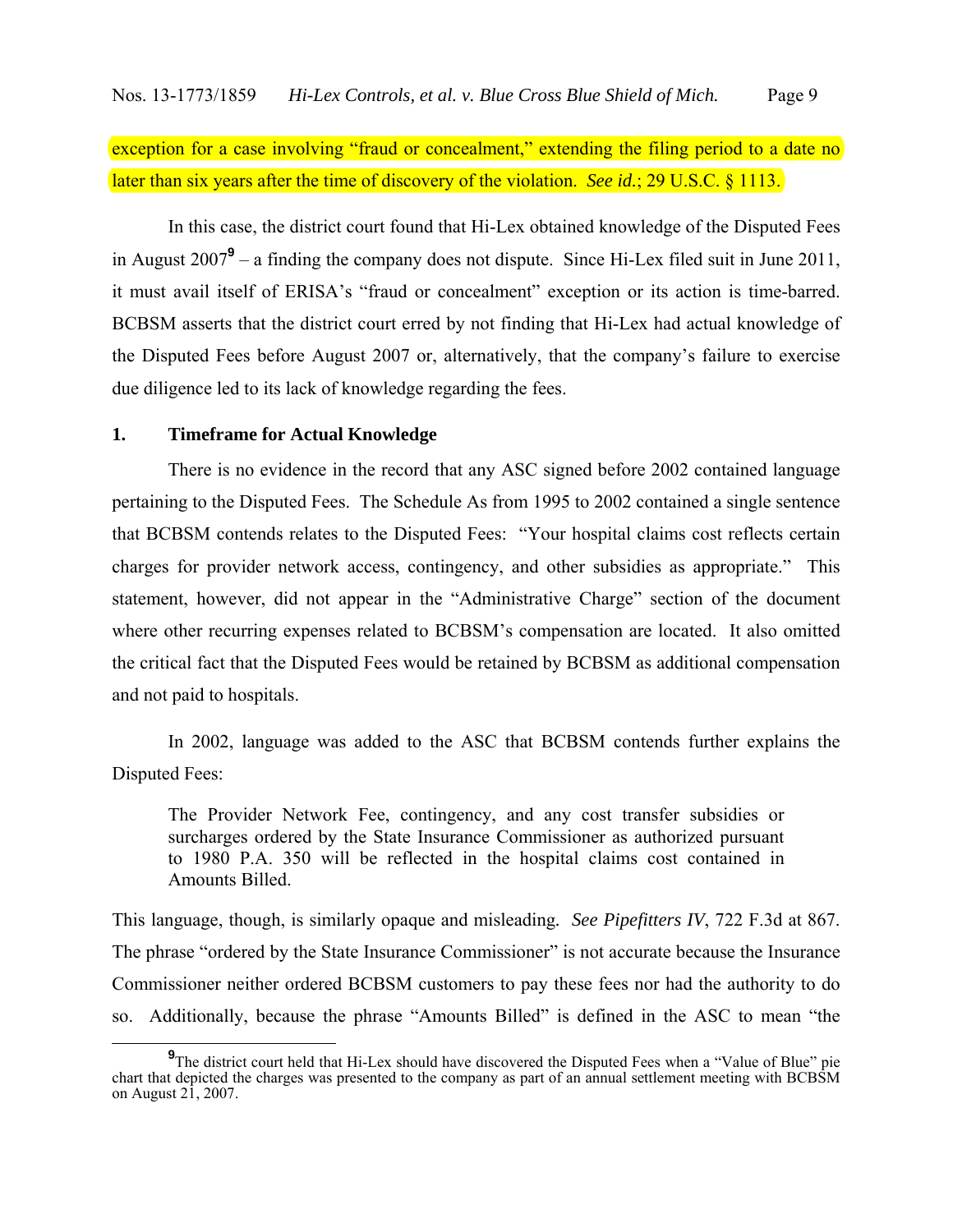amount [Hi-Lex] owes in accordance with BCBSM's standard operating procedures *for payment of Enrollees' claims*," this term provides no notice that BCBSM will be retaining additional administrative compensation from these charges.**<sup>10</sup>** Furthermore, even to the extent that the contract documents provide some hint about additional fees, those documents describe only what *might* happen in the future. Every year, however, Hi-Lex received DOL 5500 certification sheets from BCBSM which purported to show the administrative compensation that BCBSM was *actually* receiving. The 5500 Forms, though, indicated that BCBSM was not retaining any administrative compensation beyond that clearly delineated in the ASC and Schedule As.**<sup>11</sup>** The district court did not err in finding that Hi-Lex gained knowledge of the Disputed Fees beginning in August 2007.

# **2. Fraud or Concealment Exception**

 Unless ERISA's "fraud or concealment" exception applies, Hi-Lex's action is timebarred because it was filed in June 2011, more than three years after the company acquired knowledge of the Disputed Fees. Other circuit courts have split when interpreting the scope of the fraud or concealment exception. *Compare Larson v. Northrop Corp.*, 21 F.3d 1164, 1174 (D.C. Cir. 1994) (finding that § 1113 requires a defendant to have actively engaged in concealment), *with Caputo v. Pfizer, Inc.*, 267 F.3d 181, 192-93 (2d Cir. 2001) (holding that the fraud or concealment provision applies to actions for breach of fiduciary duty in which the underlying action itself sounds in fraud). We have not yet taken a position on these two competing interpretations. *See Cataldo*, 676 F.3d at 548-51 (noting that an "open question" exists in the Sixth Circuit on the scope of the fraud or concealment exception). To resolve this case, though, it remains unnecessary for us to take sides because, as the district court found, BCBSM breached its fiduciary duty by committing fraud and then acting to conceal that fraud.

**<sup>10</sup>**Language in a Schedule A from 2006 did note that "[a] portion of [Hi-Lex's] hospital savings has been retained by BCBSM" to cover provider network costs. However, even assuming that language provided actual knowledge to Hi-Lex, it did so within the 6-year statute of limitations period under ERISA's "fraud or concealment" exception.

**<sup>11</sup>**In the certifications provided by BCBSM to help prepare DOL 5500s, the Disputed Fees were included on the line for "Claims Paid." The "Administration" section that should have included all administrative fees listed only those fees disclosed by BCBSM. Lines for "Other Expenses" and "Risk and Contingency" were either marked zero or not applicable each year.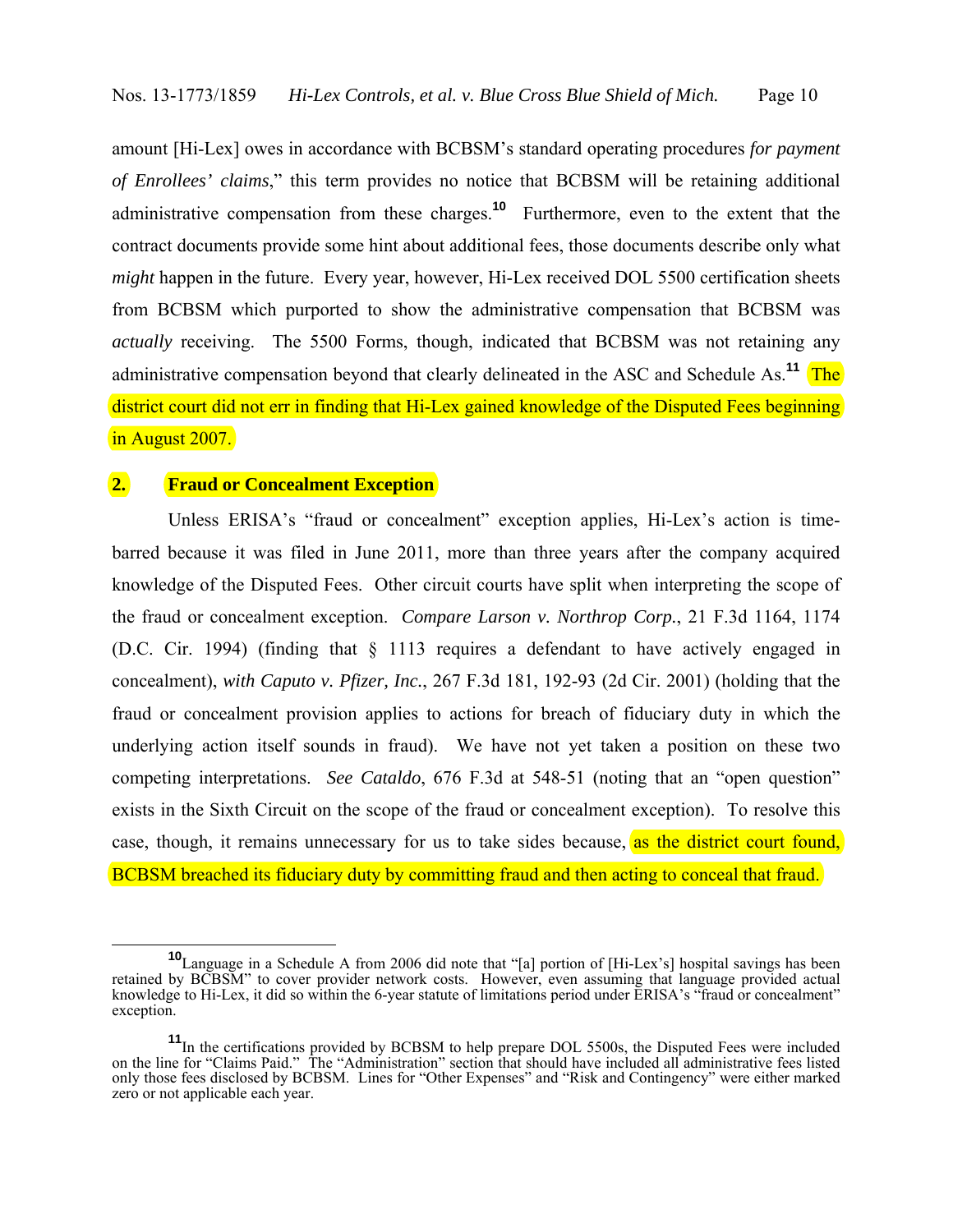BCBSM committed fraud by knowingly misrepresenting and omitting information about the Disputed Fees in contract documents. Specifically, the ASC, the Schedule As, the monthly claims reports, and the quarterly and annual settlements all misled Hi-Lex into believing that the disclosed administrative fees and charges were the only form of compensation that BCBSM retained for itself.

 BCBSM also "engaged in a course of conduct designed to conceal evidence of [its] alleged wrong-doing." *Larson*, 21 F.3d at 1172. After rumors emerged that BCBSM had "hidden fees" in the early 2000s, representatives from BCBSM told various insurance brokers that customers got 100% of the hospital discounts and that "Blue Cross does not hold anything back." BCBSM made similar assurances to Hi-Lex, stating in an annual renewal document, "Your BCBSM Administrative Fee is all-inclusive." BCBSM also gave a misleading response to a Request for Proposal (RFP) issued by Hi-Lex by denying that it charged "Access Fees." This response helped sustain the illusion that BCBSM was more cost-competitive than other TPAs who responded to the RFP. Finally, the Form 5500 certification sheets that BCBSM provided to Hi-Lex every year concealed the additional administrative compensation that was being taken in the form of the Disputed Fees.

## **3. Due Diligence**

 A common requirement of both the *Caputo* and *Larson* standards for determining "fraud or concealment," is that an ERISA plaintiff's failure to discover a fiduciary violation must not have been attributable to a lack of due diligence on his part. *See Larson*, 21 F.3d at 1172 (finding that plaintiffs must not have been on notice about evidence of a fiduciary breach, "despite their exercise of diligence"); *Caputo*, 267 F.3d at 192-93 (holding that "plaintiffs' action [was] timely because it was brought within six years of when, with due diligence, they should have discovered the fraud").

 BCBSM argues that Hi-Lex failed to exercise due diligence because the company's finance officials, Thomas Welsh and John Flack, did not thoroughly read the 2002 ASC or the annual Schedule A renewal documents. While that assertion is accurate, it represents an incomplete picture of the actions of those officials. The district court found that "Welsh carefully reviewed all financial reports from BCBSM" and maintained that "financial data in a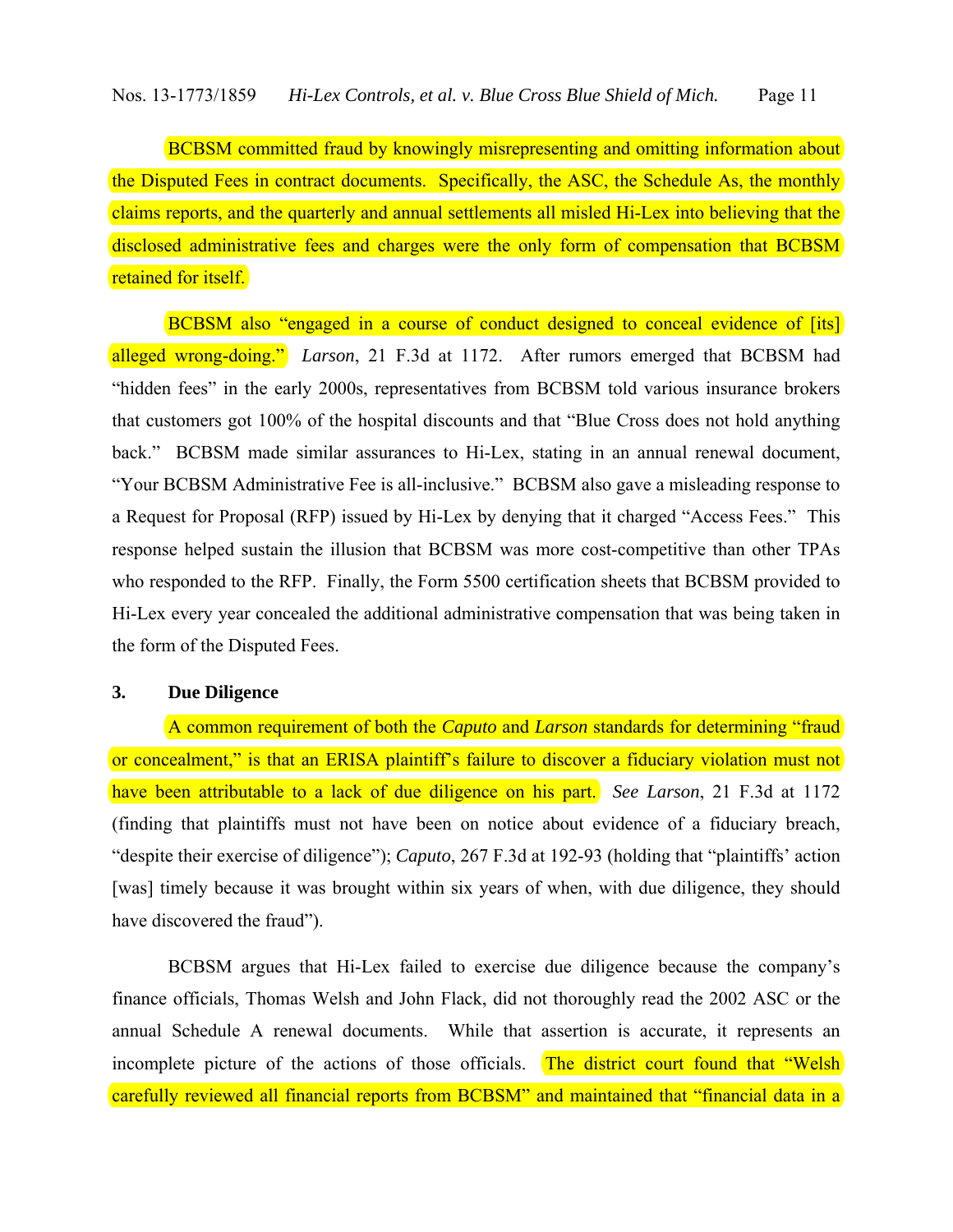master spreadsheet." Moreover, after a healthcare consultant, hired by Hi-Lex, raised a question about ambiguous language in the Schedule A, "Welsh diligently followed up with BCBSM, only to never get a response." Later, Hi-Lex's RFP specifically asked TPAs whether they charged any "Network Access/Management Fees" or "Other Fees" and BCBSM answered "N/A." Hi-Lex officials reasonably relied on their consultant who interpreted that response to mean there were no Disputed Fees in addition to BCBSM's disclosed Administrative Fees. When Flack assumed the CFO role from Welsh, he continued to review the monthly claims reports from BCBSM and record the data into the master spreadsheet. As before, though, none of those reports gave any indication that claims included administrative fees paid to BCBSM. The district court did not err in finding that Hi-Lex acted with diligence in reviewing the administrative costs of its health plan until BCBSM presented its Value of Blue Report in August 2007.

 Moreover, if Hi-Lex had not acted diligently, the Supreme Court has held that when a "discovery of the facts constituting the violation" provision exists in a statute of limitations, courts must also examine whether "a hypothetical reasonably diligent plaintiff would have discovered [those facts]." *Merck & Co. v. Reynolds*, 559 U.S. 633, 646-47 (2010). The district court correctly found that such a company would not have discovered the Disputed Fees until August 2007.

The contract documents (ASC and Schedule As until 2006) fail to reference or explain the Disputed Fees in a way that a reasonable reader would understand that those fees involved additional compensation for BCBSM. Indeed, BCBSM's own account manager, Sandy Ham, who read and signed multiple Schedule As from 1999 to 2005, testified that she did not understand anything about the Disputed Fees, including their existence. Additionally, six insurance brokers, who had years of experience working with self-funded customers, testified at trial that they had no understanding of the fees until 2007 when BCBSM began disclosing more information. If health industry experts and BCBSM's account manager – who was tasked with explaining contract documents to customers – did not understand that the Disputed Fees were being authorized by contract documents, then a "reasonably diligent" CFO could not be expected to know about them. Besides the contract documents, BCBSM made discovery of its Disputed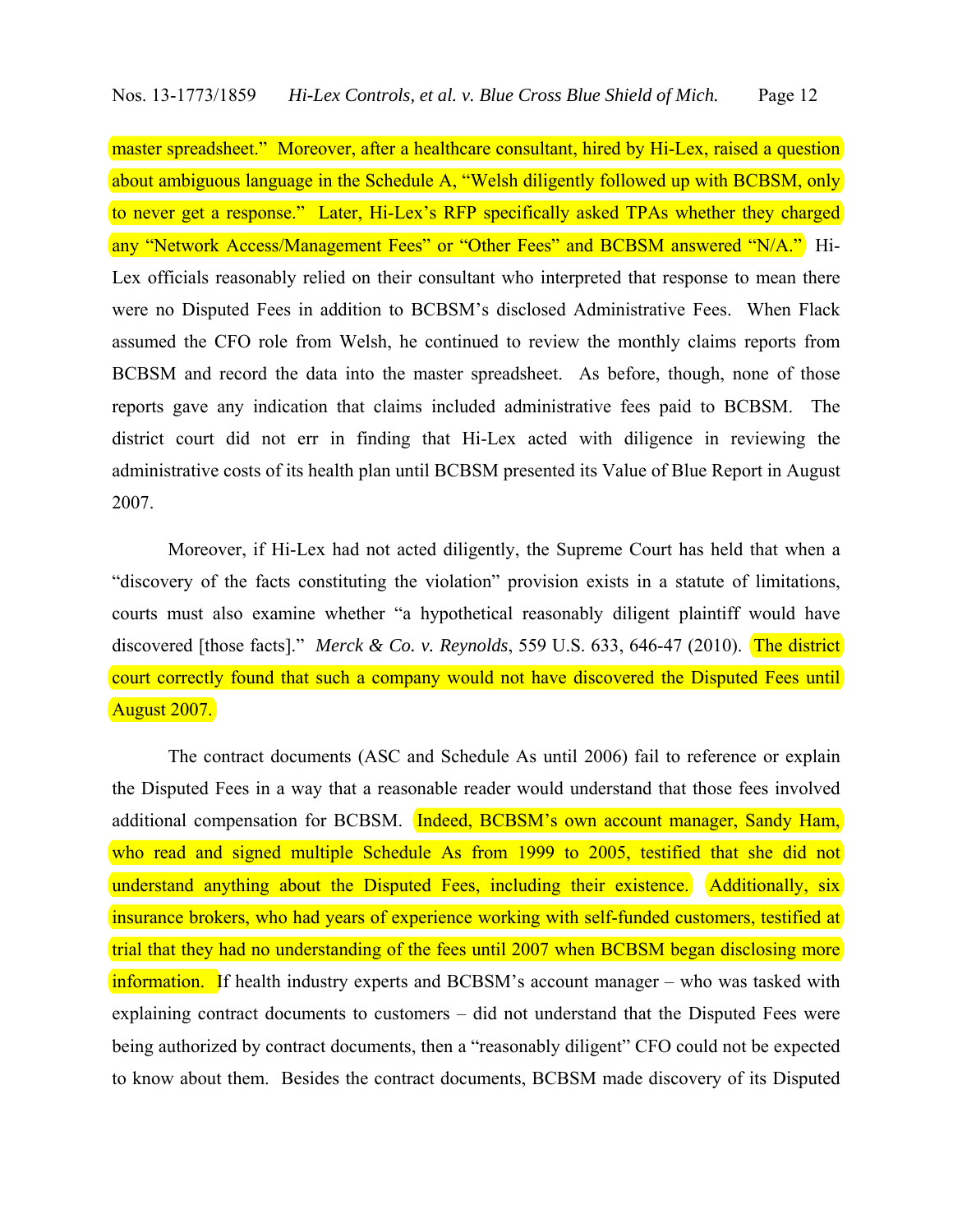Fee practice more difficult for a hypothetical diligent customer by not separately accounting for those fees in its monthly, quarterly, and annual claims reports or in the information sheets it provided to help customers prepare DOL 5500 Forms. Finally, according to BCBSM's own survey of its self-insured customers, a substantial majority  $-83%$  – did not know the Disputed Fees were being charged.

 The claims in this case did not violate ERISA's statute of limitations because Hi-Lex can validly invoke the extended six-year period permitted by the fraud or concealment exception.

# **IV.**

# **A. § 1106(b)(1)**

 A fiduciary with respect to an ERISA plan "shall not deal with the assets of the plan in his own interest or for his own account." 29 U.S.C. § 1106(b)(1). As interpreted by this court, that statute contains an "absolute bar against self dealing." *Brock v. Hendershott*, 840 F.2d 339, 341 (6th Cir. 1988). Because this case involves the same ASC, same defendant, and same allegations, our decision in *Pipefitters IV* controls with respect to the § 1106(b)(1) claim. *See Pipefitters IV*, 722 F.3d at 868 (holding that BCBSM's use of fees it discretionarily charged "for its own account" is "exactly the sort of self-dealing that ERISA prohibits fiduciaries from engaging in").

 BCBSM argues it is entitled to present a "reasonable compensation" defense under 29 U.S.C. §§ 1108(b)(2) and (c)(2). In support, it cites *Harley v. Minn. Mining & Mfg. Co.*, 284 F.3d 901, 908-09 (8th Cir. 2002). However, the majority of courts that have examined this statutory interpretation issue have held that  $\S 1108$  applies only to transactions under  $\S 1106(a)$ , not § 1106(b). *See, e.g., Nat'l Sec. Sys., Inc. v. Iola*, 700 F.3d 65, 93-96 (3d Cir. 2012); *Patelco Credit Union v. Sahni*, 262 F.3d 897, 910-11 (9th Cir. 2001); *Chao v. Linder*, 421 F. Supp. 2d 1129, 1135-36 (N.D. Ill. 2006); *LaScala v. Scrufari*, 96 F. Supp. 2d 233, 238 (W.D.N.Y. 2000); *Daniels v. Nat'l Emp. Benefits Servs., Inc.*, 858 F. Supp. 684, 693 (N.D. Ohio 1994); *Donovan v. Daugherty*, 550 F. Supp. 390, 404 n.3 (S.D. Ala. 1982); *Gilliam v. Edwards*, 492 F. Supp. 1255, 1262 (D.N.J. 1980); *Marshall v. Kelly*, 465 F. Supp. 341, 353 (W.D. Okla. 1978). The Department of Labor agrees with these courts. *See* 29 C.F.R. § 2550.408b-2(a)(3) (ERISA "section  $408(b)(2)$  does not contain an exemption from acts described in section  $406(b)(1)$ ").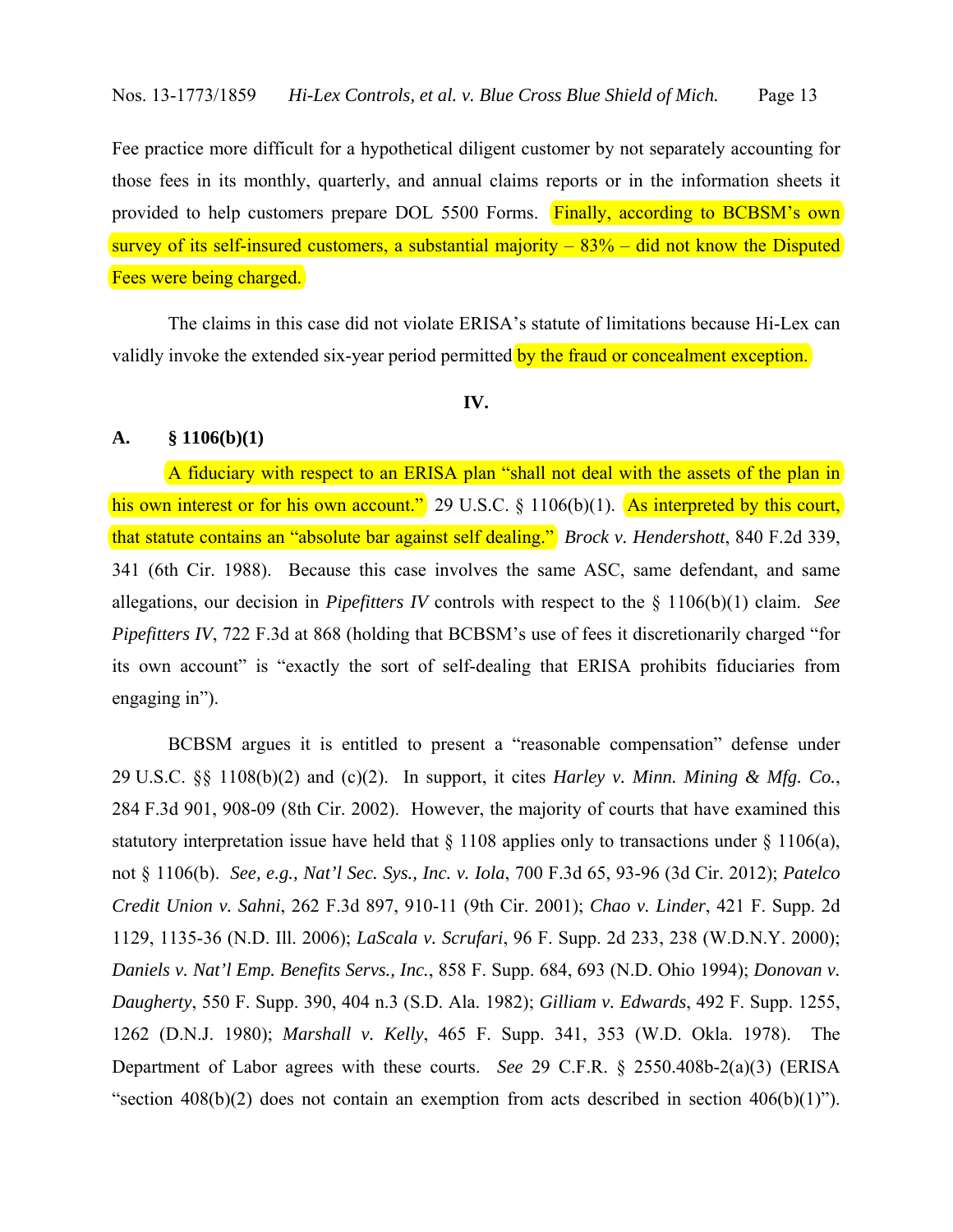We decline BCBSM's invitation to apply the reasonable compensation provisions found in  $\S$ § 1108(b)(2) and (c)(2) to the self-dealing restriction in § 1106(b)(1).

## **B. § 1104(a)**

 ERISA imposes three broad duties on qualified fiduciaries: (1) the duty of loyalty, (2) the prudent person fiduciary obligation, and (3) the exclusive benefit rule. *Pirelli Armstrong Tire Corp.*, 305 F.3d at 448-49. Collectively, these duties serve the goal of ensuring that ERISA fiduciaries act "solely in the interest of [plan] participants and beneficiaries." 29 U.S.C. § 1104(a)(1). Our analysis of the § 1104(a) claim in *Pipefitters IV* is again determinative for this case. *See* 722 F.3d at 867-69. There, as here, when a "fiduciary uses a plan's funds for its own purposes, . . . such a fiduciary is liable under  $\S$  1104(a)(1) and  $\S$  1106(b)(1)." *Id.* at 868 (citing *Guyan Int'l, Inc. v. Prof'l Benefits Adm'rs, Inc.*, 689 F.3d 793, 798-99 (6th Cir. 2012)).

### **V.**

After ruling for the plaintiffs in this case, the district court awarded prejudgment interest in accordance with 28 U.S.C. § 1961. Although ERISA does not require a prejudgment interest award to prevailing plaintiffs, this court has "long recognized that the district court may do so at its discretion in accordance with general equitable principles." *Caffey v. Unum Life Ins. Co.*, 302 F.3d 576, 585 (6th Cir. 2002) (quoting *Ford v. Uniroyal Pension Plan*, 154 F.3d 613, 616 (6th Cir. 1998)).

Hi-Lex asserts that the district court abused its discretion in two respects: (1) the court failed to make specific findings of fact with respect to its decision regarding prejudgment interest, and (2) the § 1961 interest calculation undercompensates Hi-Lex for the lost interest value of the Disputed Fees.

Hi-Lex, through its expert, Neil Steinkamp, was the only party to offer testimony regarding prejudgment interest. BCBSM relies on its critique of Steinkamp's analysis, noting that he produced no evidence to support his conclusion that Hi-Lex would have invested the savings from the Disputed Fees in corporate bonds. The district court's relevant factual finding was that Steinkamp's prejudgment interest rate computation would overcompensate Hi-Lex for its loss. Moreover, Hi-Lex's contention that *Drennan v. Gen. Motors Corp.*, 977 F.2d 246 (6th